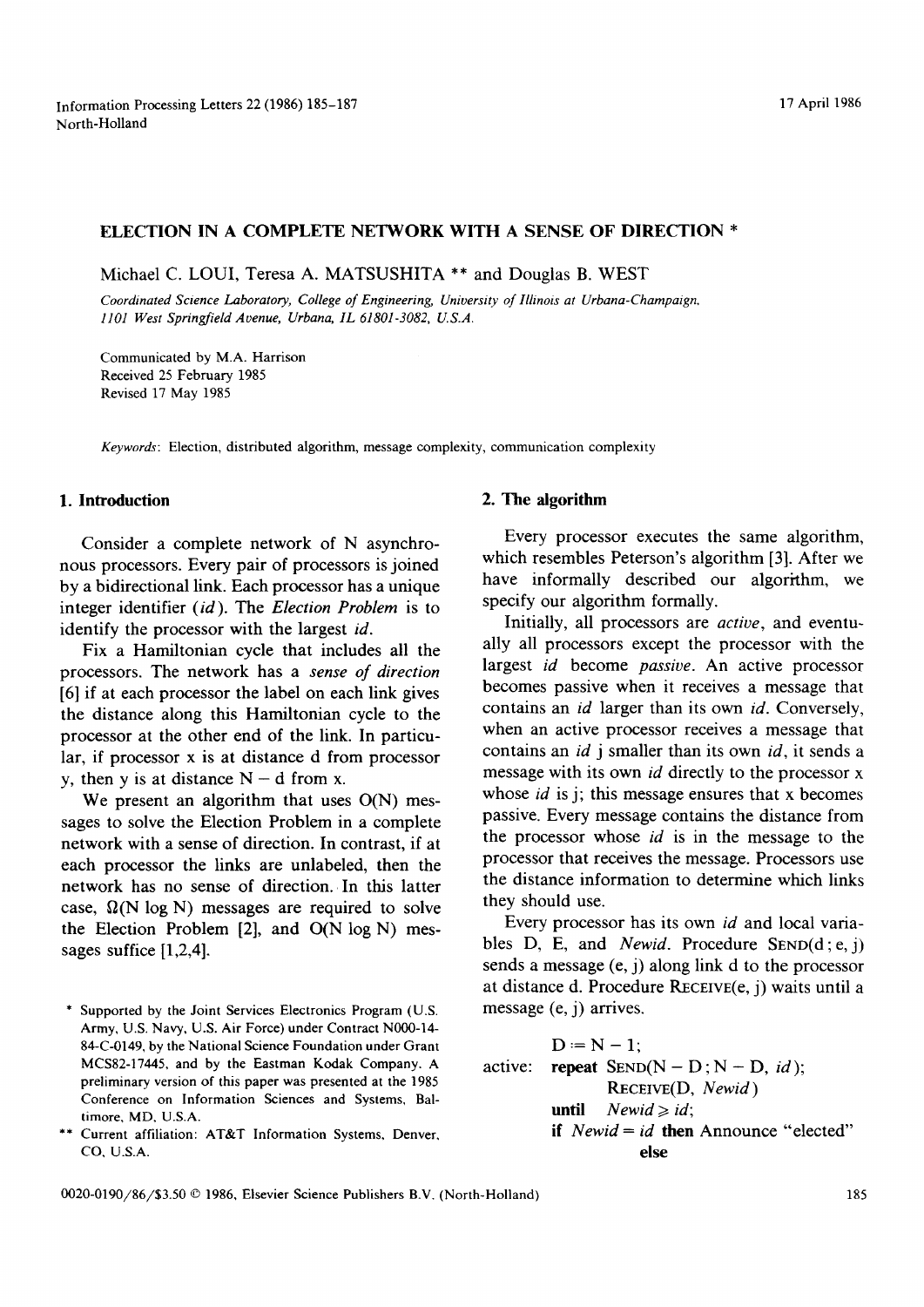passive: 
$$
RECEIVE(E, Newid);
$$
  
 
$$
SEND(N - D; N - (D + E), Newid)
$$
  
end

Call a processor *active* if it sends a message at label "active", *passive* if it reaches label "passive". Fig. 1 presents an example of an execution of the algorithm. Each node represents a processor, and the number in the node is the *id* of the processor. Each arc represents the transmission of a message, and the number on the arc is the *id* in the message. The *id* of a passive processor is replaced by "P".

Initially, every processor is active, and every processor sends its *id* to the processor at distance 1 from it. In general, when a processor y receives a message (e, j), j is the *id* of the processor x such that y is at distance e from x. If y is active and j is less than the *id* of y, then y sends a message with its own *id* directly to x, which is at distance  $N - e$ from y, to ensure that x becomes passive. If y is active and j is greater than the *id* of y, then y becomes passive. If y is already passive, then y sends a message (e', j) with the same *id* j to a processor z at distance  $N - D$  from y, and z is at



Fig. 1.

distance  $e' = N - (D + e)$  from x; the *id* of processor z caused y to become passive at some previous time. Notice that the message sent by a passive processor y tells active processors how to bypass y; after y sends this one message, no processor will later send y a message.

# 3. **Analysis**

We divide the computation into *phases.* Without loss of generality we shall assume that all active processors send their messages simultaneously at the beginning of a phase. During the phase, some passive processors may transmit messages. Phase p ends when all active processors receive the messages sent during phase p. Number the phases so that phase 0 is the first phase, and phase  $p + 1$ begins when phase p ends. Let  $n<sub>p</sub>$  be the number of processors active at the beginning of phase p. By definition,

$$
n_0 = N. \tag{1}
$$

During the execution of the algorithm a total of  $N-1$  messages are sent by passive processors, and

$$
\sum_{\mathbf{p}\geqslant 0}\mathbf{n}_{\mathbf{p}}
$$

messages are sent by active processors. We shall bound this sum.

A processor remains active at the end of phase  $p-1$  only if a neighboring active processor became passive during phase  $p - 2$ . Thus,

$$
n_p \le n_{p-2} - n_{p-1} \quad \text{for } p \ge 2. \tag{2}
$$

Let  $\phi = \frac{1}{2}(1 + \sqrt{5})$ . We shall prove that

$$
\sum_{p \ge r} n_p < \phi^2 n_r \tag{3}
$$

by induction on the number of terms in the sum. If this sum has one or two terms, then since  $n_{r+1} \leqslant n_r$ ,

$$
n_r < \phi^2 n_r,
$$
  
\n
$$
n_r + n_{r+1} \le n_r + n_r < \phi^2 n_r,
$$

and (3) holds. Assume inductively that (3) holds